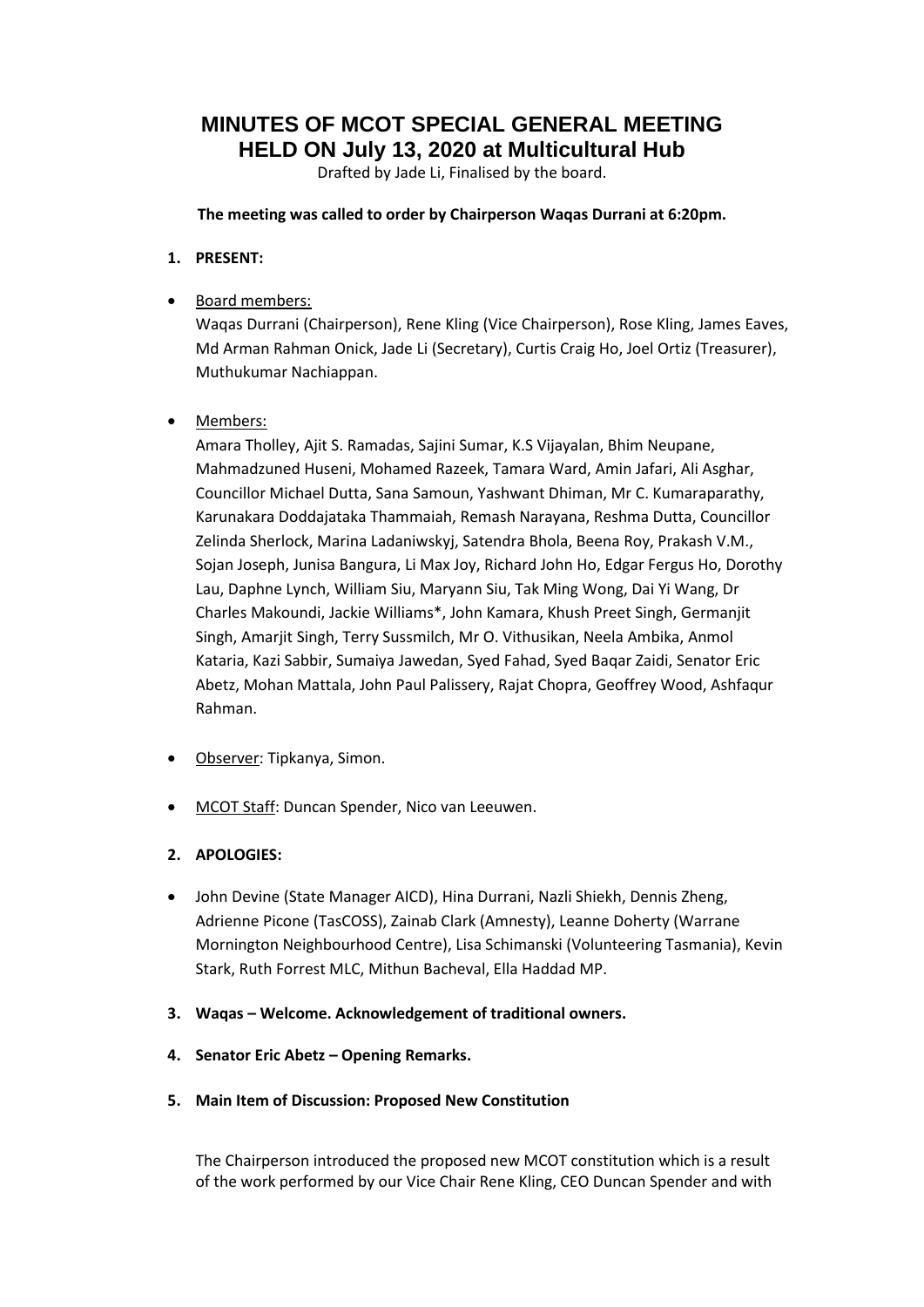the input of an independent external expert John Devine, State Manager Australian Institute of Company Directors (AICD). The proposed new constitution for discussion and voting is to continue to align MCOT with the Not for Profit Governance Principles of AICD. Rene Kling and Duncan Spender addressed the members and outlined the work performed. John Devine State Manager of AICD was invited to speak directly to the members tonight and walk through the proposed changes in accordance with best practice however John Devine was noted as an apology due to personal matters.

The major proposed changes include:

- decreasing the size of the Board from 14 to 7 where:
	- o 5 Board members are elected by the members
	- o in the first Board meeting, in accordance with the skills of the elected Board Members, they appoint amongst themselves a Chair and Vice Chair who is best skilled to perform the role (the Board works through the Chair, hence the Executive being the Chair and Vice Chair as a deputy in the absence of the Chair)
	- o conduct a skills audit and in accordance with the skill shortages, appoint 2 more Board members. For example, if all Board members elected are male, a female Board member can be appointed or if a certain skill is lacking, through appointment, the skill shortage on the Board can be filled
	- o co-opt additional Board members or form committees as required
- set out eligibility requirements where:
	- o current Members of Parliament, current members of the Legislative Council or Aldermen or Councillors of Local Governments are not eligible to contest the nominations. This will allow the organisation to remain "**apolitical"** and further the cause of the organisation and multiculturalism
	- o current or former employees of the Council are not eligible to contest the nominations to allow the CEO to support and performance manage staff appropriately and avoid the situation where, for instance, a performance managed staff becomes the Chair (effectively the CEO's boss) and starts performance managing the CEO.
- other minor changes and typo fixes.

The floor was opened for discussion, feedback and comments.

Many members voiced their opinions (Sajini Sumar, John Kamara, Reshma Dutta, Mike Dutta, Zelinda Sherlock, etc.). The key points were:

- Concerns over a poor representation of the diverse multicultural community by a smaller size board.
- Technology can help increasing representation.
- Need of a community consultation process before calling for voting.
- Query on the motivation and rationale behind the changes.
- Query on the board meeting that accepted these changes.
- Concerns on the timing of the proposed constitution change (i.e. before AGM).
- Concerns on the legality of this SGM and due diligence; this meeting was called by the CEO, who is not registered as the Public Officer of MCOT with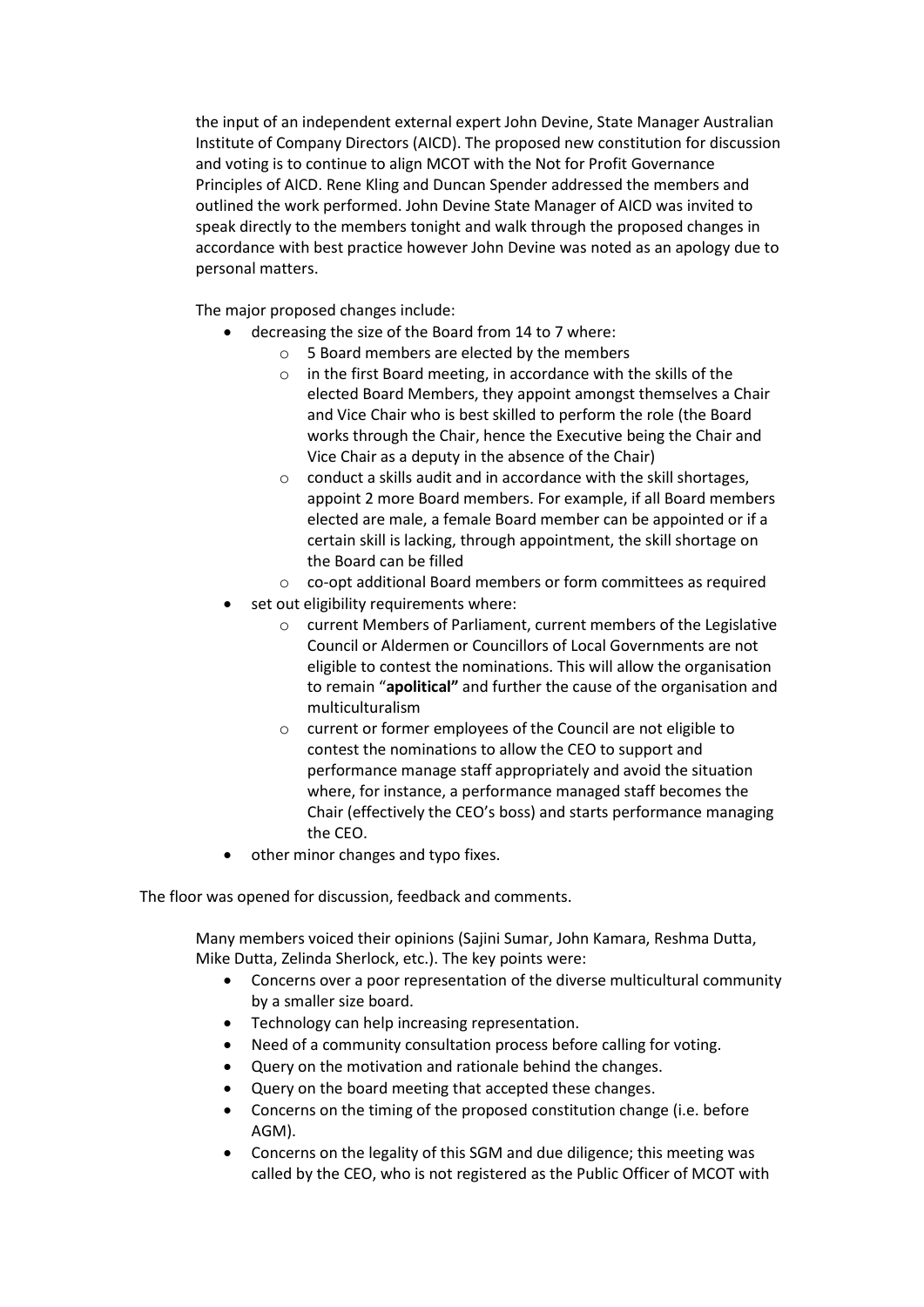Consumer Affairs. This detail breaches MCOT's existing constitution Section 13.2.

Some board members (Waqas Durrani, Rene Kling, Jade Li) and CEO responded to the above points:

- The proposed constitutional change is to align MCOT with the governance principles of Australian Institute of Company Directors (AICD) i.e. best practice in Australia.
- The specific changes were suggested as part of a consultation process with an expert of the field, John Devine, State Manager Tasmania at AICD.
- These changes were accepted at the board meeting on 06/07/2020 to be put forward to the MCOT membership for discussion and voting; and were approved by 13 out of 14 board members. The role of the Board is to consider strategic opportunities and ensure proper governance of funding, finances and activities.
- A smaller board is in accordance with the governance principles of AICD for not for profits.
- The supplied record with Consumer Affairs (dated 10/7/2020) had Ron Franks as the Public Officer of MCOT. But CEO Duncan Spender had submitted necessary forms to register with Department of Justice and will follow up on this matter.

#### **6. Motion**

Reshma Dutta noted that the notice for the Special General Meeting was not given by the public officer, which is a requirement of the MCOT Constitution. \*

Motion: That the Special General Meeting be adjourned. Moved: Reshma Dutta. Seconded: Sajini Sumar. Votes for: 36 (from a total of 56 voters).

Motion Carried.

The Chairperson announced the special meeting was closed but he invited attendees to make the best possible use of this gathering and ask questions and give feedback on the proposed constitution.

#### **\*Note:**

The secretary consulted Reshma after the meeting about the motion out of courtesy, to cross-reference Reshma's detailed wording with the secretary's notes.

Reshma's recollection of the motion is: That the Special General Meeting must not continue because it was in breach of section 13.2 of MCOT's constitution and in breach of Section 14 (1B) of the Association Incorporations Act 1964 and therefore, the Special General Meeting be adjourned till after the Annual General Meeting of MCOT.